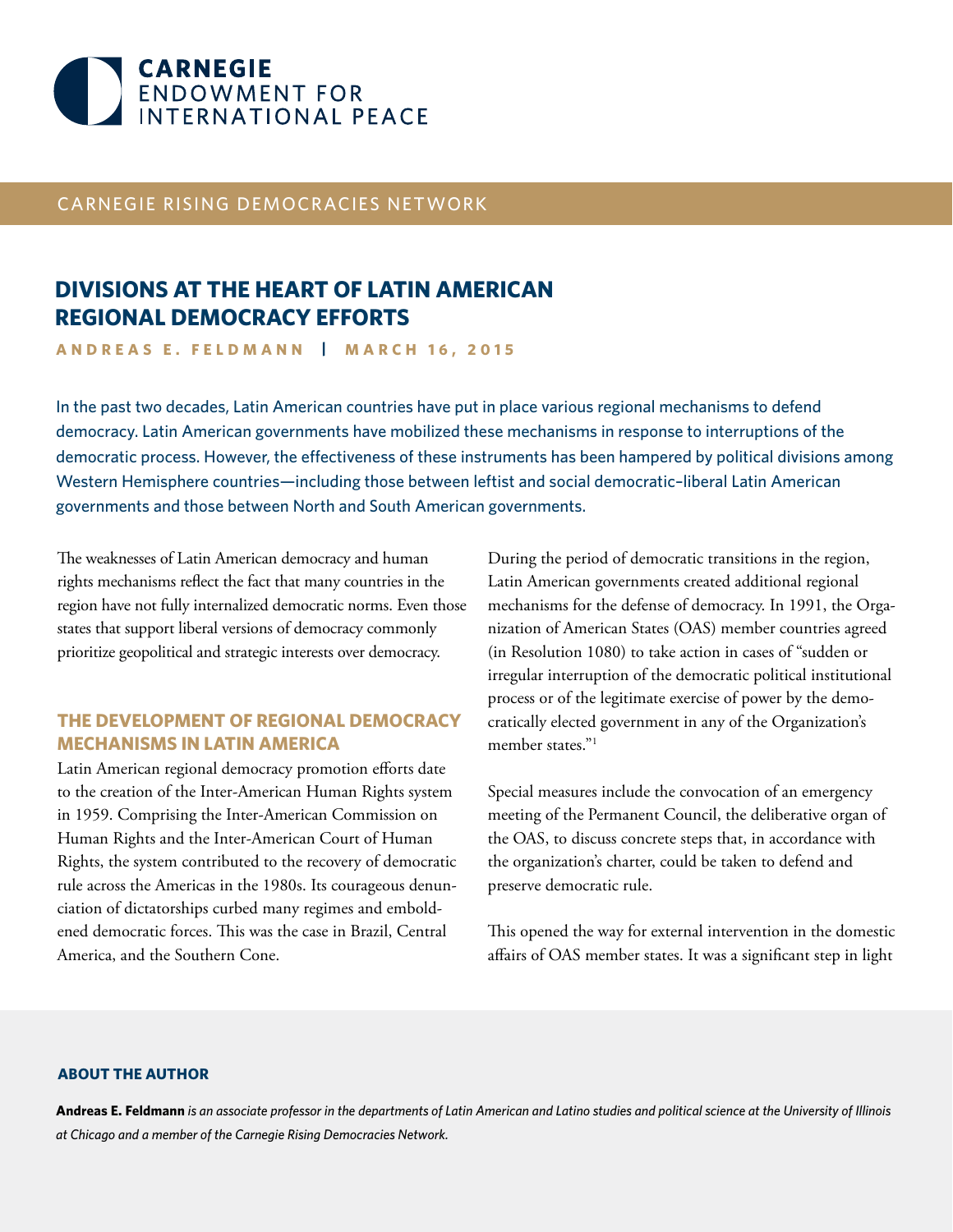of these countries' firm defense of national sovereignty—a position explained by their colonial past and by regular episodes of U.S. intervention in the region.

The commitment to defending and promoting democracy was buttressed by the adoption of the Inter-American Democratic Charter in 2001. The charter establishes that peoples in the Americas have a right to live under democratic rule and that member states have an obligation to defend and promote representative democracy. Countries agreed to engage in a permanent dialogue concerning the state of democracy and to monitor internal conditions in member states. Resembling efforts in Europe in the  $1950s<sup>2</sup>$ , the charter thus sought to "lock in" democratic rule and prevent possible authoritarian backlashes through a supranational mechanism anchored within the OAS.

The charter establishes that unconstitutional actions undermining the democratic order in any member state will activate a diplomatic process led by the OAS aimed at the restoration of democratic rule. If diplomatic persuasion and constructive dialogue fail, a two-thirds vote of the members may suspend a state from the organization until democratic rule is reestablished.3

The Union of South American Nations (UNASUR), created in 2008, was conceived as an alternative and complement to the OAS, which leaders of many South American countries believed then and now is excessively influenced by the United States. UNASUR has created formal democracy promotion mechanisms. These include its Electoral Council, which monitors elections in the region. It has also established diplomatic mechanisms to intervene during democratic crises, particularly when the country in question rejects OAS intervention.

This proved relevant to Venezuela in 2013 when UNASUR had to step in after the Venezuelan government blocked OAS intervention following the election to choose former president Hugo Chávez's successor.<sup>4</sup> Venezuela contended that the OAS was advancing a U.S. agenda and therefore could not be seen as an impartial player.

## **THE RECORD: RHETORIC VERSUS IMPACT**

Assessments differ on the effect these various mechanisms have had on democracy in the Western Hemisphere. While certainly not negligible, it is also true that their impact has been rather modest and contrasts sharply with the loud rhetoric that accompanied the creation of the mechanisms.

The OAS's political instruments have had moderate success in containing and solving political crises. Resolution 1080 has been invoked eight times: the coup against then president Jean-Bertrand Aristide in Haiti (1991); then president Alberto Fujimori's auto-coup, or "self-coup," in Peru (1992); violent riots and chaos in Venezuela (1992); the failed coup attempt in Guatemala; and successive democratic crises in Paraguay (1996, 2000) and Ecuador (1997, 2000).

The Inter-American Democratic Charter has been used on several occasions, including the failed coup against Chávez in Venezuela (2002); further instability in Ecuador concerning clashes between the executive and legislative powers (2005, 2010); governability crises derived from violence and sociopolitical instability in Bolivia (2003, 2005, 2008), Peru (2004), and Nicaragua (2004, 2005); and the coup against then president Manuel Zelaya in Honduras (2009).

In some of these cases, the OAS was instrumental in preventing the worsening of political crises by facilitating dialogue between the concerned parties. Opportune action undoubtedly helped avert authoritarian relapses. The OAS often persuaded parties to moderate their positions with a view toward finding common ground and preserving democratic rule.

The Bolivian crisis of 2005 provides an example of this. After then president Carlos Mesa's controversial hydrocarbon law unleashed widespread social unrest and a concomitant political crisis, the OAS stepped in, agreeing to supervise elections and to foster a dialogue among parties. In Ecuador, the OAS facilitated the resolution of at least two crises related to tensions between the executive and legislative powers over their interpretation of the constitution. OAS interventions in Guatemala, Nicaragua, and Peru also helped resolve democratic emergencies.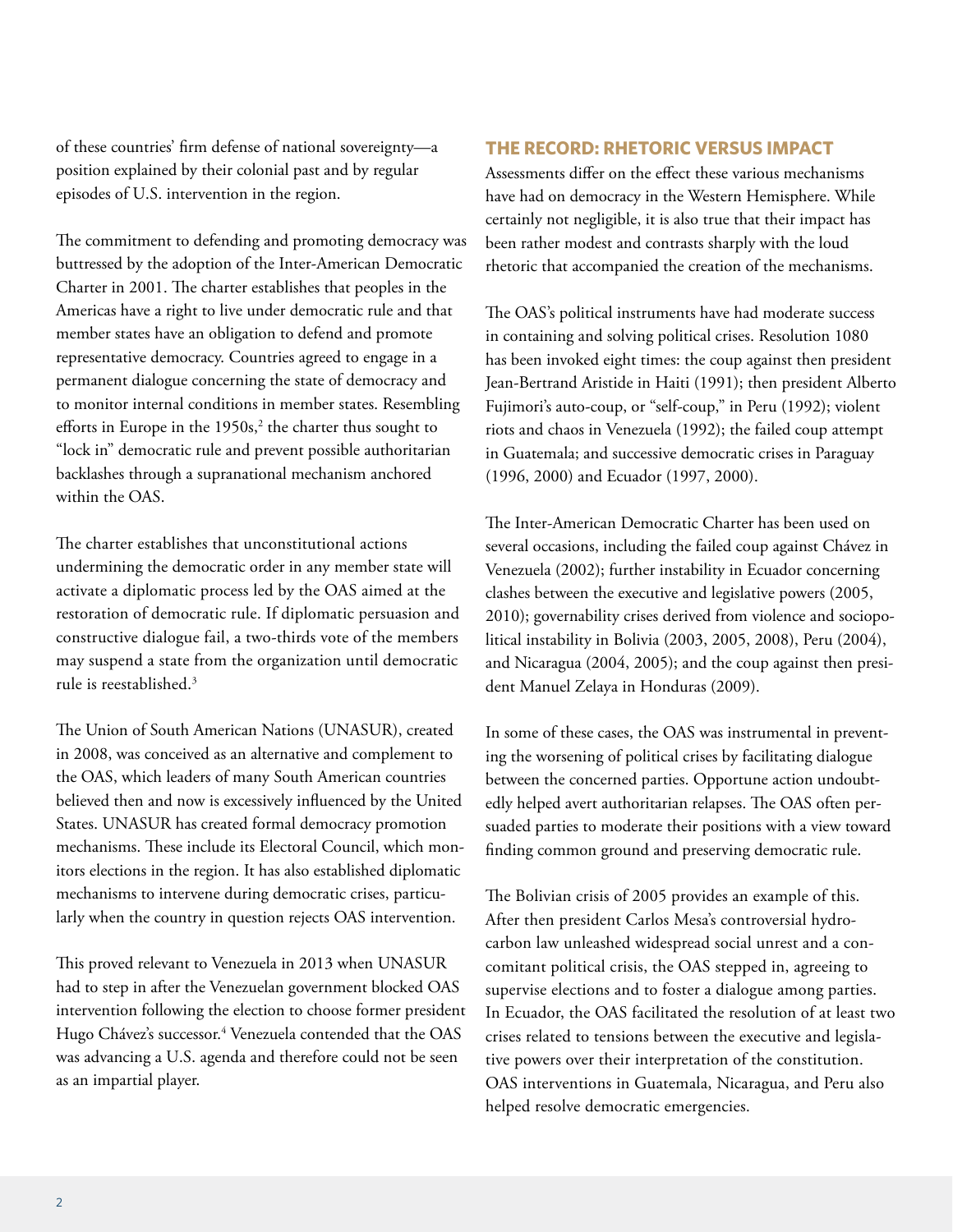However, in more complicated cases, OAS intervention proved less fruitful. During the failed coup attempt against Chávez in 2002, for example, the OAS succumbed to U.S. pressure not to take decisive action against the perpetrators.

In Honduras, the OAS could not resolve the crisis that followed the ousting of Zelaya, who was whisked by the military from his residence in his pajamas and flown out of the country in a private jet. The coup provoked a bitter dispute between OAS member states sympathetic to Zelaya's leftist government and others (Canada, Mexico, and the United States) that were less critical of his overthrow. After a long and difficult process characterized by accusations and recriminations, the OAS finally suspended Honduras from the Inter-American Democratic Charter. It was a Pyrrhic victory, however, for it deepened distrust and resentment among member states and debilitated the organization.

The 2012 Paraguayan crisis is another example of failure. Latin American countries belonging to the Bolivarian Alliance for the Peoples of Our America (ALBA) reacted with indignation to the impeachment of then president Fernando Lugo, recalling their ambassadors from Asunción. Canada, Chile, Colombia, Mexico, and some other OAS member states adopted a wait-and-see position, looking seriously at the rationale used by the Paraguayan Congress to impeach Lugo. Trying to reach a consensus, the OAS secretary-general, José Miguel Insulza, argued that while the impeachment was problematic and probably biased against Lugo, it was nonetheless constitutionally legal.

## **WHEN DEMOCRACY MECHANISMS WORK— AND WHEN THEY DON'T**

What these examples reveal is that OAS democracy promotion and protection mechanisms worked well when member states' views coincided and therefore allowed the organization enough diplomatic support to solve crises. But when states staked out divergent positions, the OAS failed to make much of a difference. This demonstrates the limits of a consensual diplomatic democracy promotion strategy.

The mechanisms work best in acute cases characterized by the interruption of democracy or by serious disputes among parties that threaten to derail democracy. That is, the OAS is efficient when threats are abrupt and clear.<sup>5</sup> It is less effective in dealing with a slow, incremental erosion of democratic order.

This point is reflected in the problems that the organization's human rights system has faced in recent years. Assessing the influence of the OAS's human rights machinery is difficult because the impact of human rights work tends to be incremental, subtle, and long term. Human rights institutions in the Americas are certainly well regarded for their technical capacity and evenhandedness. Their main contribution includes developing and socializing democratic norms, monitoring conditions on the ground, and setting human rights standards that have shaped domestic legislation.6 While human rights abuses are still widespread, the situation would be worse without a human rights system constraining states' behavior.

However, some countries that resent interference in their internal affairs have weakened the Inter-American Commission on Human Rights. Several countries, including Brazil, have disobeyed the human rights machinery's precautionary measures (such as requests to the state to take immediate and concrete actions to prevent irreparable harm to people).

The work of the commission's special rapporteur for freedom of expression, who has been critical and vocal about the gradual erosion of important democratic rights in several countries, has drawn opposition in several states. President Rafael Correa of Ecuador, for example, accuses the commission of protecting the media's freedom of extortion.7 Bolivia, Ecuador, Nicaragua, and Venezuela have threatened to pull out of the commission unless it is significantly reformed (read: weakened). Moreover, most countries have failed to comply with commission rulings. These include rulings on amnesty laws, freedom of expression, and nationality. The Dominican Republic, for example, withdrew unilaterally from the commission over disagreement on a ruling having to do with the rights of Haitians and Dominicans who had been expelled from the country.<sup>8</sup>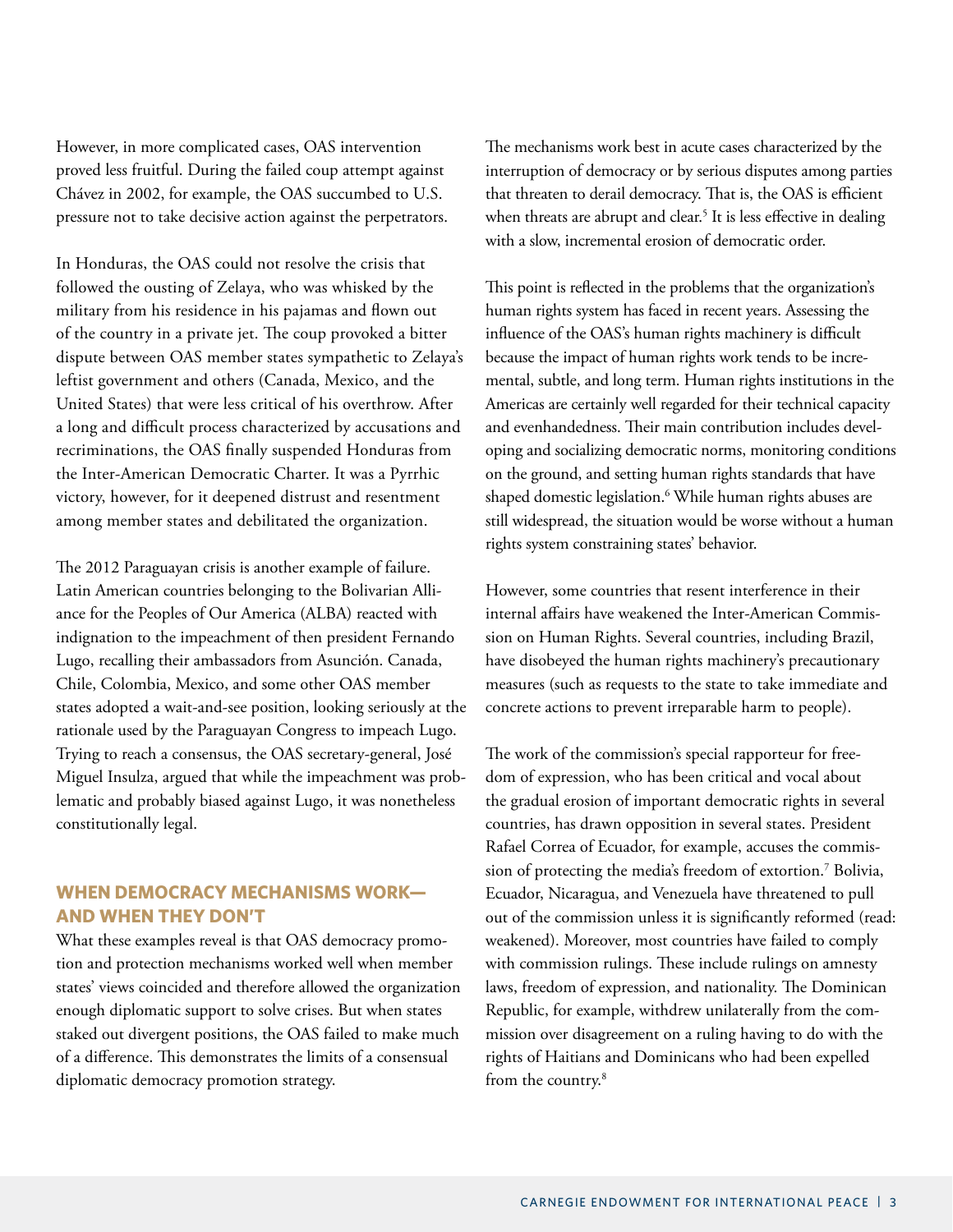In the realm of democracy promotion, UNASUR displays modest results. The organization has monitored elections (Bolivia and Venezuela) and intervened in some crises including Paraguay (2012) and Venezuela (2013). UNASUR became a valid alternative to the OAS in cases where insurmountable differences among member states impeded external intervention in defense of democracy. Diplomats say that South American officials like to gather in a more private, intimate forum in which they can resolve their differences candidly and without feeling constrained by U.S. pressure.<sup>9</sup> UNASUR has not made a substantial difference in terms of addressing democratic crises, however. While it is commendable and legitimate for South American states to develop their own diplomatic space, the establishment of UNASUR has created incentives for forum shopping, which risks pushing the OAS to the sidelines.

## **WHY HAS DEMOCRACY PROMOTION FALLEN SHORT?**

Democracy promotion mechanisms in the Western Hemisphere have failed to make a real difference because the instruments lack teeth—they do not entail the credible threat of political or economic consequences. Federico Merke, from the Universidad de San Andrés in Argentina, rightly argues that another problematic issue concerns the lack of commonly agreed metrics to gauge just what constitutes a danger to democracy.10

Yet, the main reason behind the failure to promote and defend democracy in the Western Hemisphere relates not to the instruments as such but to member states' political caution. Notwithstanding the strong rhetorical commitment to democratic practices, states have failed to act in a decisive manner—or worse, have used democratic crises to further their interests. Only Costa Rica and perhaps Uruguay have consistently shown commitment to a principled foreign policy that takes democracy promotion seriously.

Two sets of factors explain this situation. On the one hand, some countries, notably ALBA members, do not regard liberal

democracy as a desirable system of governance. Leaders of these countries opt, in their own words, for popular democracy, an illiberal version of democracy that has led to a gradual yet systematic erosion of democratic values. ALBA members have remained silent in the face of blatantly antidemocratic moves by ideologically friendly regimes—while vociferously denouncing the abuses and double standards of the United States and some of its allies in the region. No leader of an ALBA country, including Argentina, has spoken out against the harassment of opposition members in Venezuela and Bolivia or the serious attempts to curb freedom of expression in Ecuador. None has criticized the imprisonment of an opposition politician in Venezuela, Leopoldo López—a glaring violation of the fundamental principles of any democracy, Western or non-Western.

The recent arrest of the democratically elected mayor of metropolitan Caracas, Antonio Ledezma, was a turning point in Venezuelan politics that showed the determination of President Nicolás Maduro's administration to repress democratic opposition. This has again prompted a timid response on the part of UNASUR members. While the foreign ministers of Brazil, Colombia, and Ecuador are due to visit Caracas and UNASUR is discussing solutions to the crisis, no decisive measures to defend the embattled Venezuelan democracy seem to be on the table.

On the other hand, the United States has failed to defend democracy in regimes that it deems problematic. In the Honduran case, the United States did not condemn the coup because it disliked and distrusted the left-leaning Zelaya administration. In the case of the aborted Venezuelan coup of 2002, the United States not only failed to condemn the move but also pressured the OAS not to get involved. For all its problems at that time, Venezuela was arguably democratic and the U.S. actions undermined democratic promotion and defense. The irony is that this ended up reinforcing undemocratic tendencies within Venezuela. Conversely, the United States remained on the sidelines during the failed reelection attempt by former Colombian president Álvaro Uribe, one of its staunchest allies in the region. Ideological preferences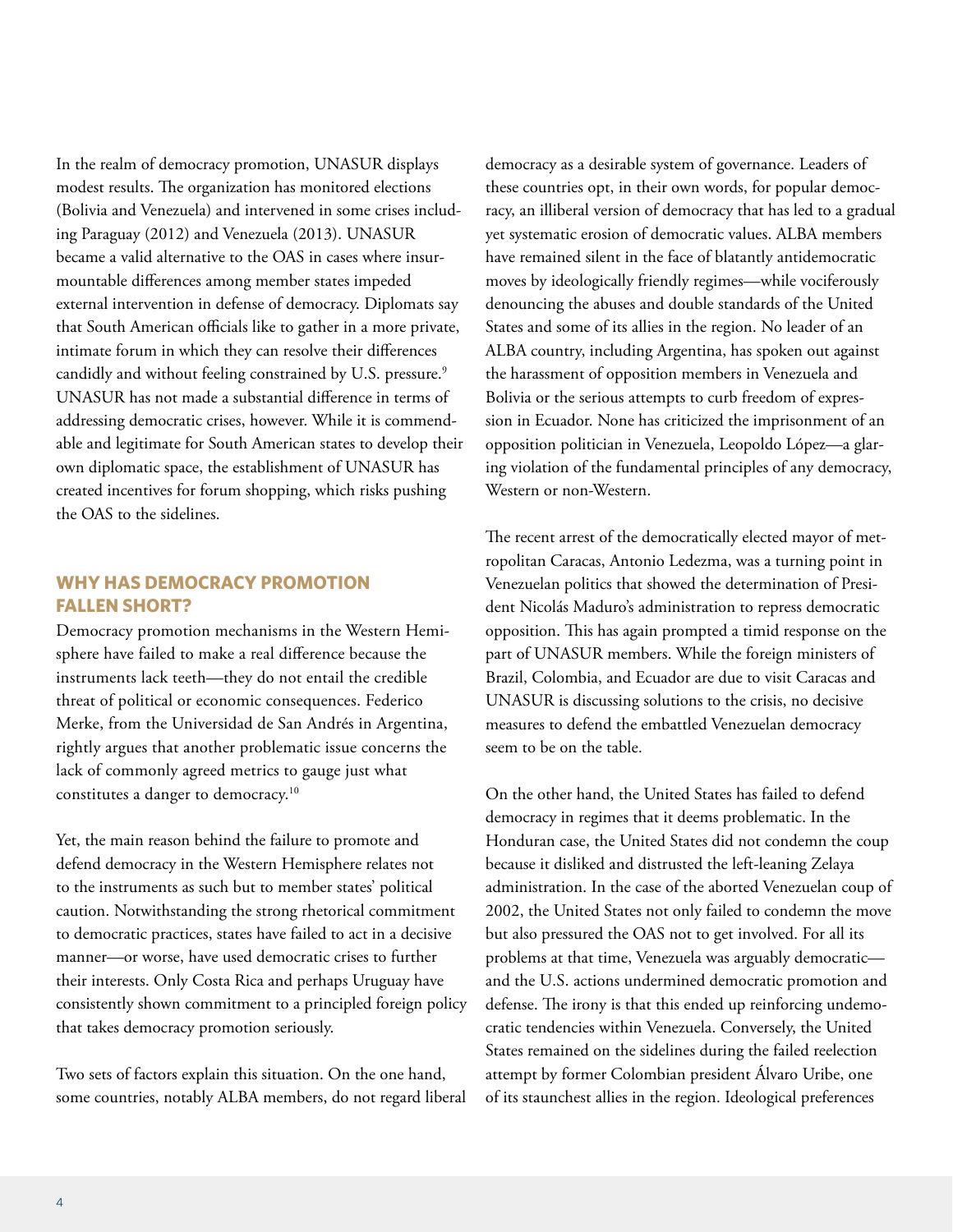lie behind the erratic U.S. behavior but so do geopolitical concerns, including the involvement of extra-regional powers (China, Iran, and Russia).

A troubling development concerns Canadian policies under Prime Minister Stephen Harper. While Canada is a rather marginal player in Latin American affairs, many Latin American states over the years have appreciated its traditionally moderate, candid way of approaching democracy issues in the region. The Harper administration has exchanged Canadian prudence for a more militant, anti-leftist position that echoes U.S. policies. Canada's position in the Honduran and Paraguayan crises and its rather pugnacious attitude toward Venezuela reflect this trend.

Brazil has also acted in an inconsistent fashion. While Brazilian officials have defended democratic principles in Paraguay, they have not denounced the erosion of democracy in ALBA countries. Brazil has opted for a so-called incremental approach based on silent persuasion. It is an open question whether this prudent stance has actually helped to prevent violent backlashes, as Brazilian officials argue, or whether it simply accommodates undemocratic regimes with which Brazil has a strategic relationship.

### **CONCLUSION**

Regional mechanisms for defending democracy in Latin America have evolved but remain subject to shortcomings. This highlights the degree to which the region's turn toward democracy remains unfinished business. The existence of regimes that rule in ways that clearly do not conform to genuine democratic principles means that regional democracy support faces serious obstacles. Democracy promotion is further undermined by the ambivalent stance of the United States, which in the purported defense of its national interest supports geopolitical agendas that often clash with democracy promotion. It is also weakened by the timid stance of the more consolidated Latin American democracies of Brazil, Chile, Colombia, and Uruguay, which have failed to take a more determined position in defense of democracy.

Fearful of acting in ways that would undermine Latin American cohesion or negatively affect their economic interests, officials in these countries have not spoken out against the incremental corrosion of democratic values. Leaders of Chile, Colombia, and Mexico, in particular, have avoided openly criticizing other countries in recent years to prevent being isolated in a region gravitating toward the left.

The obstacles that the countries of the Western Hemisphere have encountered in buttressing democracy show only too clearly that full democratic consolidation in some cases remains elusive. The idea that democracy advances in a teleological fashion has simply not been backed by reality. Instead, the lesson from Latin America is that even in a region that is largely democratic, the promotion of democracy can be limited and problematic. As a result, those countries genuinely committed to democratic promotion need to realize that authoritarian relapse is a real possibility.